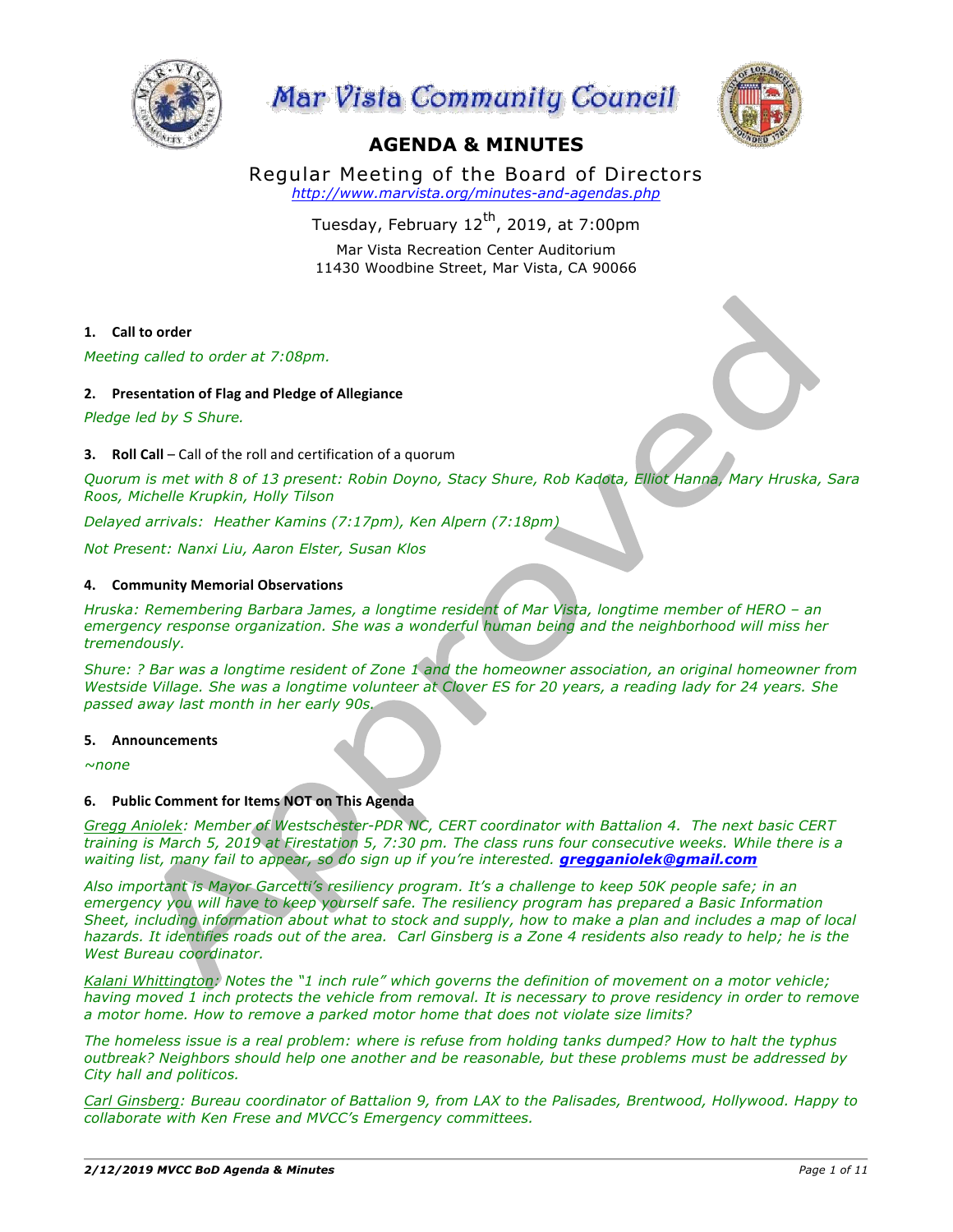*Robin Doyno: Applauds Mayor Garcetti's green conversion removing three obsolete power plants from commission.* 

**7. Ex-Parte Communications and Conflicts-of-Interest** - Each board member shall declare any ex-parte communications or conflicts-of-interest pertaining to items on or related to this agenda.

*General stakeholder's communications don't need to be disclosed:*

| Alpern -met with Developers of: Palms/Sepulveda, Gateway/Barrington. Sepulveda<br>transit corridor development team unable to presenting at MVCC due to too many NCs. |  |                                                                                                                                                                                                                                                                            |                                                                                                                 |  | Doyno -<br>none | Elster -<br>absent |
|-----------------------------------------------------------------------------------------------------------------------------------------------------------------------|--|----------------------------------------------------------------------------------------------------------------------------------------------------------------------------------------------------------------------------------------------------------------------------|-----------------------------------------------------------------------------------------------------------------|--|-----------------|--------------------|
| Hanna - Discussions with CD11 about the Venice Blvd<br>Hruska – none<br>reconfiguration, community art machine, elections preparations.                               |  |                                                                                                                                                                                                                                                                            |                                                                                                                 |  | Kadota - none   |                    |
| Kamins -<br>nothing                                                                                                                                                   |  | $K \sim$ Krupkin – Parking restrictions due to installation of the street mural at<br>$Liu -$<br>absent Pacific/Grand View were discussed with CD11, Sepulveda Transit Corridor team<br>absent<br>who contacted LADOT. Emails exchanged with Sanitation about Venice Blvd. |                                                                                                                 |  |                 |                    |
| Roos - Met with Andrew Kratzner, Afriat Shure - Scheduling discussions with DCP for community<br>Consulting about Gateway/Barrington<br>Development                   |  |                                                                                                                                                                                                                                                                            | walk, discussions with development teams of: Welbrook,<br>Palms/Sepulveda, Gateway/Barrington. Also about SB50. |  |                 | Tilson -<br>none   |

# **8. Adoption of the Agenda**

*Motion (Roos/Doyno) to consider agenda item 15.1 before the consent calendar (as item 11.4) passes 9/0/1 (Hanna) at 7:26pm*

**9.** Reading and Approval of Minutes – Reading and approval of the minutes from the most recent regular meeting of the Board of Directors. 

*Motion (Hruska/Shure) approved without objection at 7:30pm*

**10. Reports**

# **10.1. Elected Official and City Department Reports**

*Hannah Levien, Field Deputy, CD11: LA Now – microtransit program discussed at last month's meeting and presented at December's meeting. The initiative opens on March 7; anyone interested in attending the press event should contact her.*

*CycLAvia is coming – there will be poetry, youth arts challenge, local bands, art walk, bounce houses, silent disco (dancing with headphones). Metro bike-share will be live for the event.*

*Three LADWP natural gas-powered stations will be decommissioned. One facility is in CD11. This is in line with the green new deal; it is precedent-setting.* 

*Vanessa Serrano, DONE: Save The Date: Wednesday, Feb 27, 6:30pm is "Beyond NC" event, held every 2-3 years about how the public/boardmembers can run for higher office, how to be appointed to a Commission, how to find a job in the City. RSVP at empowerla.org.*

*Save the date: Thursday, March 28, 2019 nominate exceptional service for recognition by 3/15/19. There are "vanguard" awards for departments, public safety. BONC selects the finalists prior to the dinner event for mingling, meeting other NC leaders.*

*Candidate filing for elections opens on 3/17/19, closes 3/19/19. Resources for the election include a list of NFP that received NPGs that could do outreach, guidelines for hosting a candidate forum; women's forum is a pattern.*

# **10.2. Officer Reports**

# **10.2.1. Chair** – Elliot Hanna

*There has been some incivility surrounding the street mural, artists, and potential board members. We represent the community, so we can't have incivility.*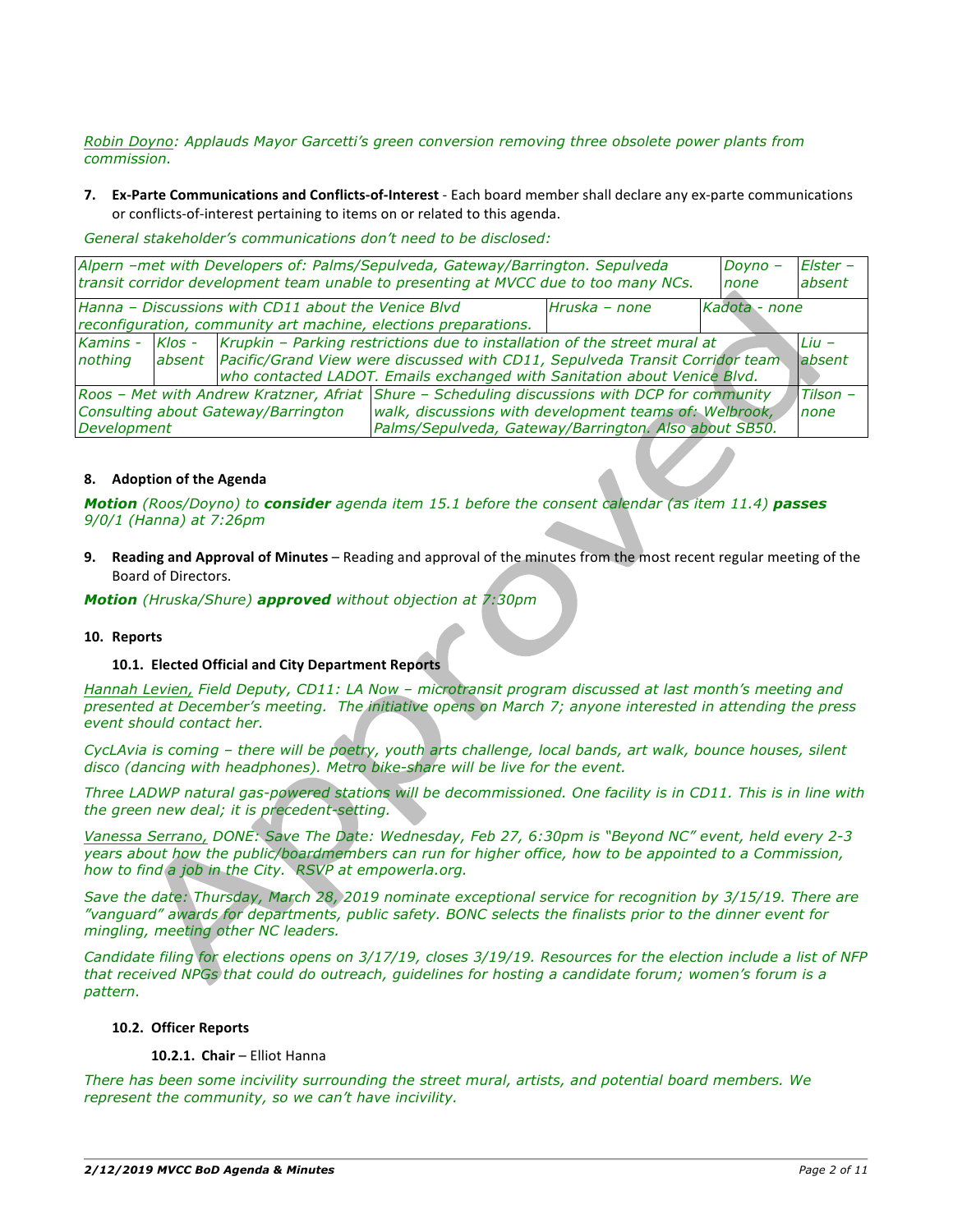*Reports at BoD meetings are intended to inform about previous months' activities. Timelimits will be enforced and board members may speak twice only on agenda items.*

*Committee minutes remain incomplete, though improving.* 

*With the help of Directors Tilson and Kadota the storage unit's receipts have been collected and an insurance claim filed.*

*Commendation to Ms. Tilson for recovering MV Landtrust money owed to the MVCC.*

# **10.2.2. 1st Vice-Chair** – Rob Kadota

*Concentrating on outreach at the Farmer's Market. Committees should confirm their involvement at the booth there, in particular surrounding housing and Community Plan issues. DONE will attend twice in March for elections information and at CycLAvia too.*

*Another tabling opportunity is March 7, 2019, the MV Artwalk.* 

**10.2.3. 2nd Vice-Chair** – Mary Hruska

*New meeting schedules and venues for EACC and PLUM are being created.*

**10.2.4. Secretary** – Sara Roos

*Education CIS filed*

10.2.5. Treasurer - Holly Tilson

*\$2K from MV Landkeepers went back to the City*

*Neighborhood watch signs will arrive at last in March or April.*

# **10.3. Zone Director Reports**

**10.3.1. Zone 1 – Ken Alpern** 

*Situating stations for the North-South Sepulveda Corridor Transportation project will have profound affects on Zone 1 and 2.*

*Annual meeting is Thursday, February 21, 2019 with the SLO; issues of homelessness, crime, planning/ transportation will be discussed.*

**10.3.2. Zone 2 – Heather Kamins** 

*NWNA meeting concerned the potential mixed use Barrington/Gateway project, traffic, affordable housing, parking. Unfixed sidewalks are a continuing issue. Considerations of the Community Plan were discussed.*

# **10.3.3. Zone 3 – Mary Hruska**

*Community Plan presentations to Westdale and Hilltop; the plan will have profound impacts on the neighborhood.* 

*A hilltop situation with disturbing noise is being worked on.*

*Paving for a stretch of Mountain View that has long been neglected is being attended to.*

**10.3.4. Zone 4 – Aaron Elster** 

*absent*

10.3.5. Zone 5 - Michelle Krupkin

*Culver City public works is being involved in fixing leaking water that is causing potholes and potential sinkholes on Grand View.*

*The rain has interfered with the Pacific/Grand View street mural, causing re-installation and extended parking woes.*

*The traffic control utility box could be painted and rebranded with the help of GVES students.*

**10.3.6. Zone 6 - Holly Tilson**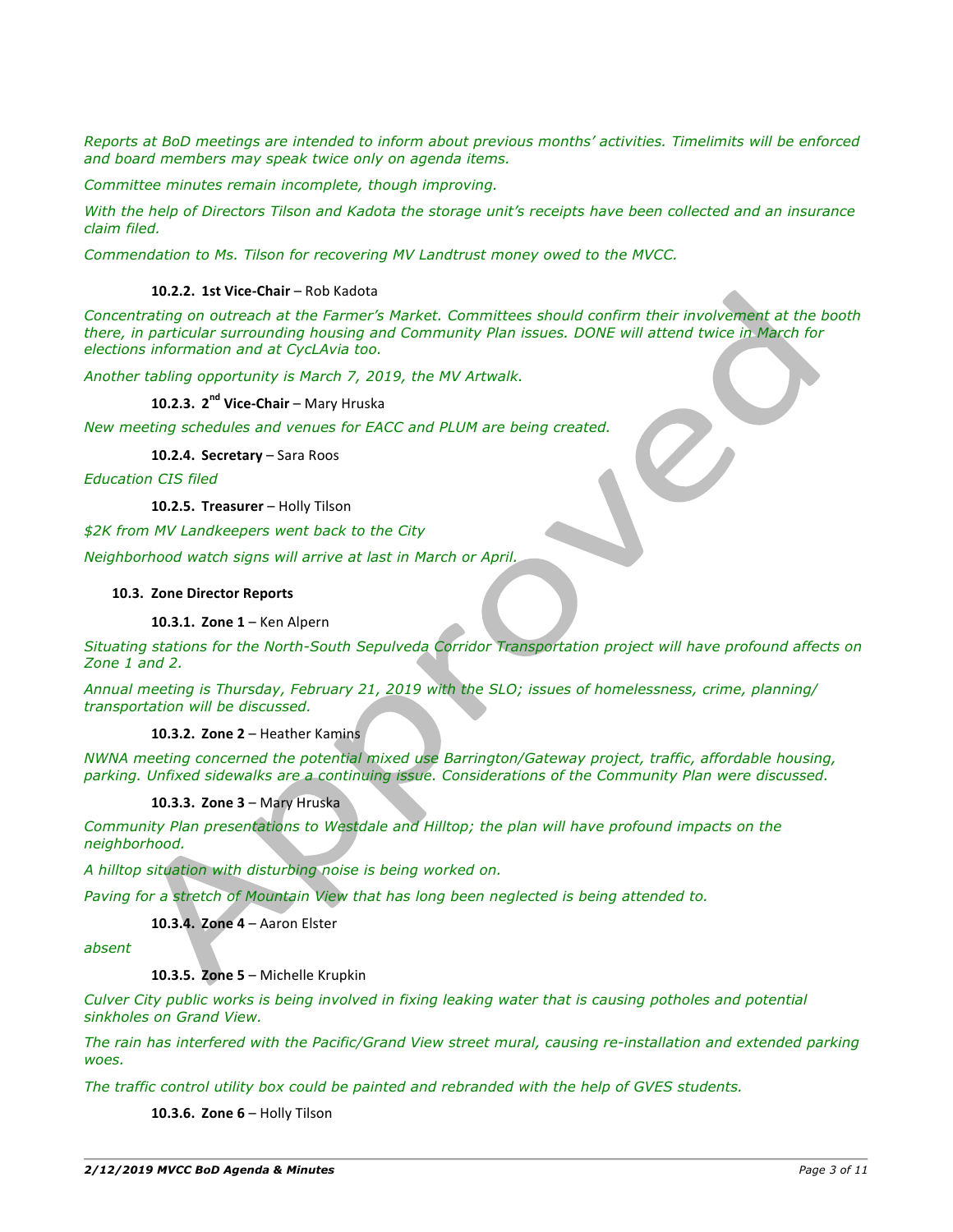*Plans were presented at WMVRA regarding the permanent supportive housing proposed for Beethoven/Venice. CD11 will present further information directly to Beethoven ES and stakeholders.*

*The single tree removal apparatus within the City leaves a stump issue unresolved.*

#### **10.4. Committee Reports**

**10.4.1.** Elections and Bylaws

*~ report from V Serano is below. Candidates need not be present at the election, but they must receive at least one vote.*

10.4.2. Community Outreach

*~ none*

10.4.3. Transportation and Infrastructure

*~ Alek clarified that it is permissible to walk within the zone of operations to access the new microtransit system.*

*Small Asphalt Repairs are back, BSS is on top of this. Send suggested locations for attentions.*

#### 10.4.4. Planning and Land Use Management (PLUM)

*The combined PLUM and Transportation/Infrastructure meeting didn't work well with timings so the meetings will be separated again, returning to the library.*

*A new development at 12610 W Venice will be discussed, and SB50. Policies/Procedures amendment is on hold awaiting attorney update.*

*The Palms/Sepulveda development will merit a special meeting (not PLUM) on March 26 or April 2, 2019. This is a three year process.*

*Community Plan is preparing its report for DCP by the end of this month. Send concerns about zoning, mobility, infrastructure issues that need resolving. The public's input is justification for this report: weigh in! The walking tour with DCP will be February 23, 2019 with approximately 15 minutes spent in each zone. Participation can come by meeting up along the route.*

# 10.4.5. Public Health and Safety

*Meetings may be combined. March 3, 2019 CycLAvia information is out. The bike repair stand has been at the MV Rec Center and will return for the egg hunt there. Operation firefly handed out 20 pairs of lights to folks riding w/out lights – 5-7pm at Grand View/Venice and Centinela/Culver – the initiative creates greater visibility and outreach.*

# 10.4.6. Education, Arts, and Culture

*~ no report*

# 11. **Special Orders** -

**11.1.** Discussion of the Venice Blvd. Reconfiguration - Eric Bruins, CD11 Transportation Deputy, will discuss and entertain questions regarding LADOT's recent recommendation to make permanent the Venice Blvd. reconfiguration.

#### **11.1.1.** Presentation from Mr. Bruins

*This reconfiguration is along one of the City's "Great Streets". In December, LADOT determined the pilot program was "successful". Councilmember Bonin agreed on the basis of several factors driving this decision. A comprehensive, 40pp report was released and 130pp of raw data regarding the project. Questions of concern included (i) Was Venice Boulevard (VB) performing adequately as a transportation artery (ii) is VB safe, (iii) is it performing efficiently?* 

*Data from LADOT indicated that yes, VB performed safely and yes, VB can handle the amount of traffic on the street.*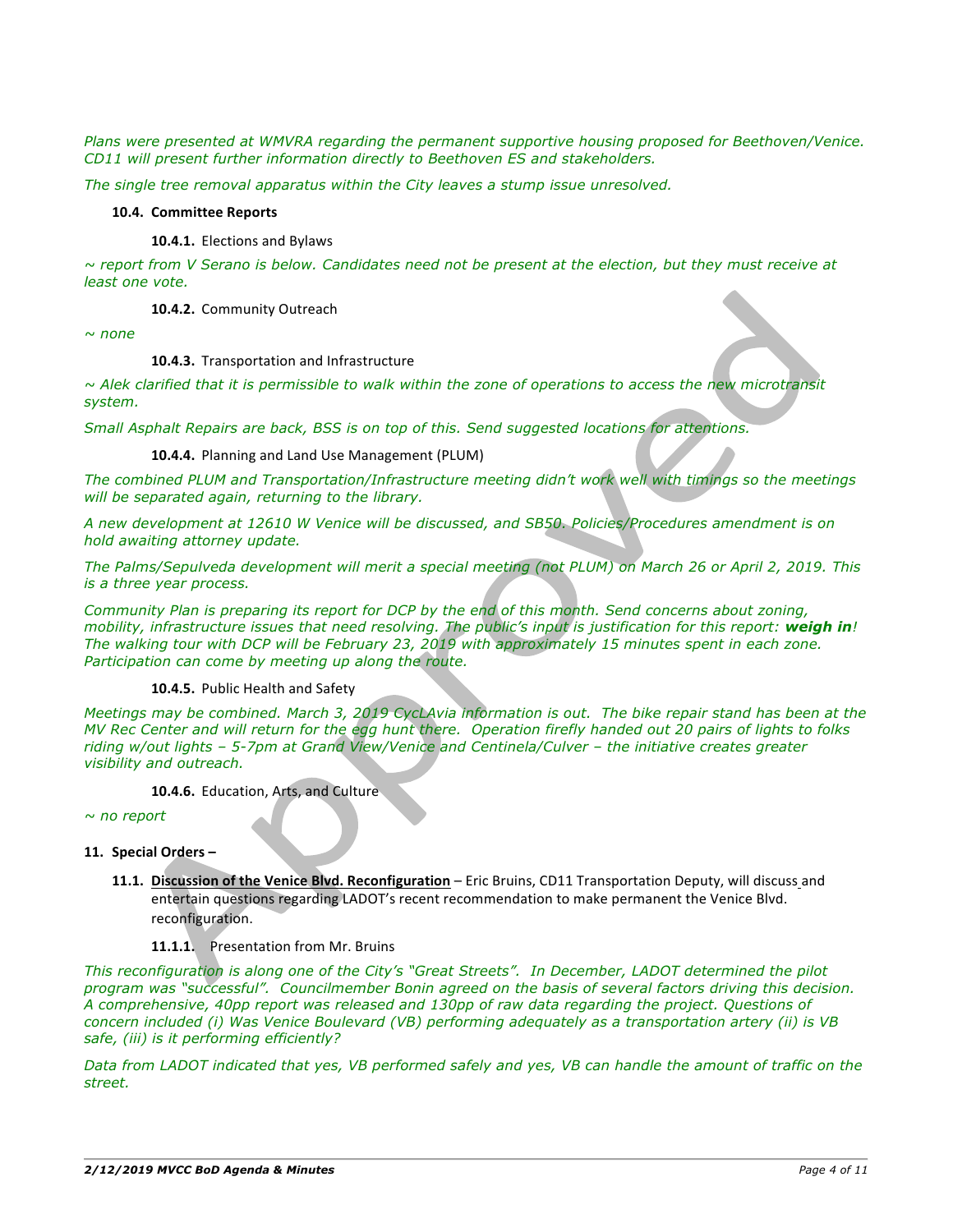*Investigated was collision data one year post-implementation of the reconfiguration. Fluctuations are to be expected. Findings were that "overall" the street "performed well on collisions". However, there was a spike in collisions at Wade Street, resulting in immediate installation of a protected signal there.* 

*Because daily traffic counts before and one year after implementation are both at 47,000, traffic is presumed to be staying on VB, a high traffic-volume street. The unchanged total daily traffic count is considered a "key indicator" that traffic is not moving off the Boulevard.*

*Travel time along VB is a factor of concern. There is an approximately 90 second delay in eastbound travel.*  For the overall course of the project this is considered a "reasonable" amount of delay. To evaluate overall *benefit, it is necessary to return to first principles, and what was intended to be achieved.*

*The "core goal" was to make a "downtown" for Mar Vista. In terms of a variety of indicators, what does it feel like to walk through downtown Mar Vista; how does it make me feel? Is it a better or worse experience than formerly? Is the neighborhood attractive? Is it active and lively? Does the neighborhood have a strong identity?* 

*The survey showed a positive view of VB that increased in intensity after the reconfiguration; you "know it when you see it". The core goal was to "move the dial" on these things, and that happened.*

*Part of this goal was to make a desirable business environment. Despite construction, there was an increase in business revenue. Backing up these findings, folks reported on the survey spending more money when visiting VB.*

*So the project is considered successful in part because it was found to be "efficient", and supported a sense of place.*

*Anxiety about traffic is City-wide from Silverlake to Sherman Oaks; this is an issue of top concern. To address it a targeted speed hump program opens tomorrow. Four new humps have been installed along Victoria/Charnock. Additional measures include enhancements to Centinela easing right-turn movement. Double turn lanes westbound at Centinela. Additional improvements that will ease movement around the neighborhood include the microtransit pilot and signals at Wade Street.*

**11.1.2.** Public Comment with regard to Mr. Bruins' presentation.

*Kalani Whittington: the route to Manhattan Beach through PDR saw their lane share removed immediately upon threat of a lawsuit. VB is a tidal evacuation route. It is illogical to remove a lane from such a throughfare; cars cannot simply be towed away. These data do not address a recent increase in scooter injuries. Safety regulations are not laws; they do not mandate licensure, registration or safety.*

*Selena Inouye: Concerns have been (1) Community engagement (2) Transparency (3) Accountability. Councilmember Bonin should be present himself to announce the reconfiguration is permanent. That he is not here, that there has been no town hall – this is shameful; he needs to listen to feedback. The community is not at the decision–making table. People in this community have many concerns and this 40pp report of promotional messages does not address these concerns. The business data used was from 2017. But many of the businesses began closing in 2018. So data used to claim success misses the critical period when stores first started going out of business. When folks said it was too hard to park, these folks are not coming back.*

*This report is incomplete at best. LADOT promised to come out and discuss it; they have been no-shows.*

*Sheri Odere: Why won't councilmember Bonin come out and talk to stakeholders? We should have some say. He has forced this project down stakeholder's throats. The left turn lanes at Wade haven't helped. VB is a freeway as is Grand View and other side streets. There's no way out of MV. No way out of Santa Monica. This is not a safe thing. This is a disaster. Why is Mr. Bonin not here? The situation is frustrating and annoying.* 

*Kathryn Wheeler: According to the American Lung Association and transportation studies, an idling car uses the same amount of gas as one that is driving. This is not a great project; Road Diets should all be cancelled and removed. They endanger the health of children. County studies show higher risk of early low birth weight babies associated with increased gas emissions. Other management plans could reduce CO<sub>2</sub> emissions; this Road Diet increases emissions and pollution. The additional 90 seconds idling translates to more than a [onehalf a] mile's worth of additional gas needed. It is not correct to state that traffic has returned to former levels.*

*Dennis Mogerman: Daily mail trips to the corner of Centinela and VB reveal patterns over time. Cyclists and pedestrians are confused; cars drive down the bike lane; cyclists travel the wrong direction. This daily trip*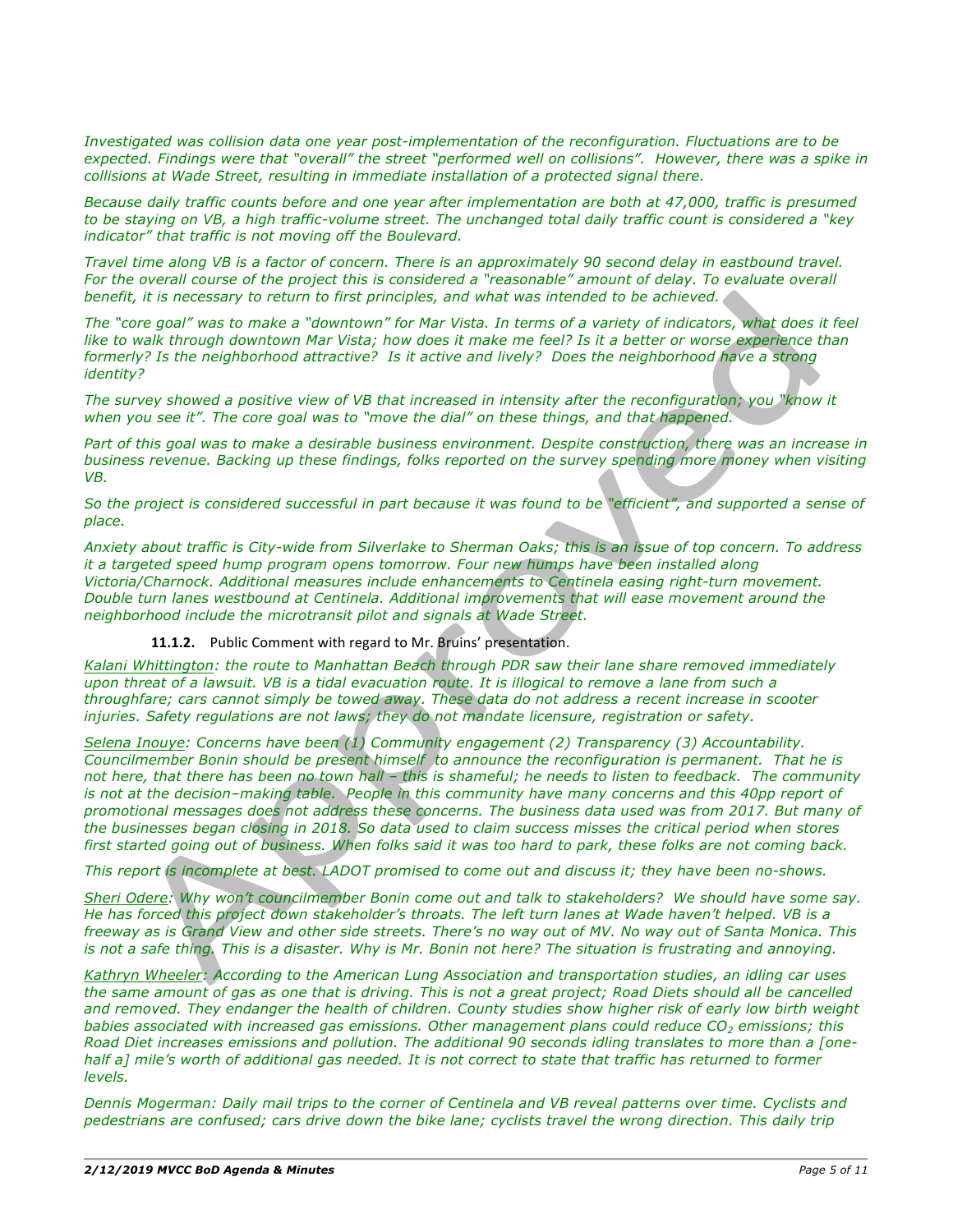*feels dangerous. Crossing the intersection requires hyper-alertness. Too much is going on between scooters, wrong-way cyclists. Some changes have resulted in improvements, but there is no community support for the change and it happened overnight, without enough input. The community should hear from Councilman Bonin himself, and not from a deputy. And he needs to hear from the community. He is a no-show.*

**11.1.3.** Board discussion and possible action regarding Mr. Bruins' presentation.

*Alpern: For many years councilmember Bonin has been known as fair, credible and honorable; that's the hallmark of his leadership. But this whole process by which he fought for downtown Mar Vista and sponsored a 6-month pilot project with feedback saw the community overnight trashed and thrown away. The people of Mar Vista wonder whether councilmember Bonin was fair, credible and honorable? Did he treat those with concerns about the development at 12444 VB with transparency? People would like councilmember Bonin to attend the next MVCC meeting.*

*Tilson: Speed humps are not the answer to calming neighborhoods. It is a problem of traffic volume. The same cut-thru traffic is everywhere in the City. In Zone6, mostly traffic backs up at Beethoven, which has been F-rated. Walgrove has as well since [before] Santa Monica put in their road diet. Sometimes it takes an hour to travel down Walgrove. The left turn lane on wade won't address the problem of sideswiped cars. Wade Street is not design for that volume of traffic. Redirecting traffic thru R1 neighborhoods is wrong. Sandwiched between two ES her street was formerly quiet but now morning traffic on Greenwood is horrendous. It is shameful that councilmember Bonin has not shown up. He made promises, and hasn't come back. We're the voters, he's working for us, he needs to show up and talk to us.* 

*Hruska: If the volume of traffic on VB has returned to its former level, and its capacity has been reduced by 33%, how can the reduction in time be as claimed? How does this math work out?*

*Washington Boulevard should be part of the evaluation of collateral traffic, but since it is in Culver City it is missing. WLA TIMP EIR shows that Washington would show the largest increase in traffic if the region were modeled without VB present; this should be investigated.*

*Hanna: This project has been a disaster socially even if technologically it is a great idea, which is unbelievable anyway. It has left neighbors not talking, friends now as bitter enemies; people are frustrated because of this road diet. If traffic didn't increase on the side streets, then where did it go? There are no new transit lines…. VB may be safe but the correct question should be: is it safer than before? The change is the real question. The report was misleading.*

*Krupkin: It's disappointing that the councilman Bonin supported via door-to-door canvassing, won't come to any Great Streets meetings. The deputy in charge of murals hasn't been to a committee meeting. This data includes the high collision, anomalous year of 2015-16 on p 44, and yet still traffic accidents are going up. There's still cut through traffic. If there were not then why implement and expedite speed humps? As of Sunday the four promised new stop signs were no installed. If they're needed, why aren't they installed? To state these conditions don't exist is disingenuous. It's disingenuous to not care about people in Mar Vista. It's' disingenuous and councilmember Bonin should be here. Transparency requires funding a traffic study.* 

*Kamins: Reiterates that it's embarrassing that councilmember Bonin is not here. What are we tell stakeholders? Everyone has asked for his presence in a myriad of ways. This issue has gone on as a problem for too long. It's confusing and the worse part is how it's torn apart the community apart and created disharmony.* 

*Roos: Lives closer to the road diet than any and does hear some folks literally whisper approval for it; louder voices are not comfortable in this climate. But there is a difference between approval of the concept and approval for its implementation or analysis. Some of the support is theoretical, but that doesn't mean the process has been acceptable, or that it is not a problem even among its supporters for fomenting animus. Formerly VB was a major artery so having reduced that, the cars must have gone somewhere else. They demonstrably now are on side streets; there are now long lines of traffic on Mountain View turning west where formally there was none at all.*

*Shure: What will go back to councilmember Bonin from tonight's meeting? Will a response result? A response would assure this time is not wasted.*

*Bruins – there was extensive design and redesign of the pilot from the beginning, at the 3-month mark and 6-month mark; including fielding inquiries and comments. A decision about the re-configuration has*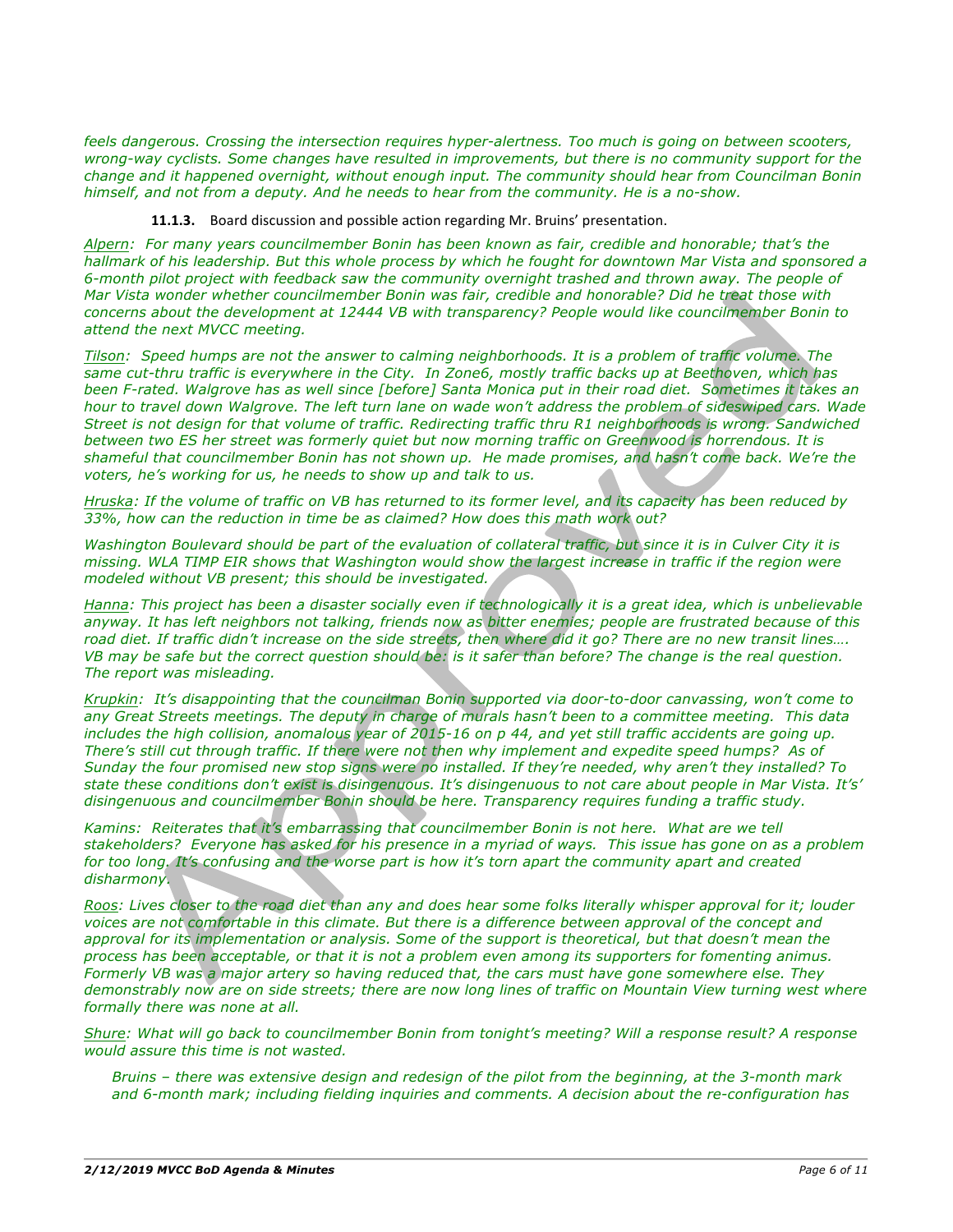*now been made. There are ways to continue fine-tuning the project. But in all honesty, community input has been taken, data has been looked at and an opinion has been formed.* 

*Motion (Alpern/Hruska) passes to request councilmember Bonin speak to this board at the next MVCC meeting 7/1 (Doyno)/2 (Hanna, Kadota) at 8:38pm* 

**11.2. Presentation from Community Art Machine** – Short presentation from Kimberly Karukoh regarding the Community Art Machine's ongoing projects.

*Community Art Machine is located in San Pedro, based at a machine arts studio. We are a NFP, trying to create safe, legal venues for graffiti art. Some believe this is "not art it's vandalism". The purpose is to educate people about the past, present, and future of graffiti. It has roots in vandalism. We are hoping its future will be more related to a mainstream arts community. This popup yard is a safe, legal venue. It can be used to create interactive exhibits, and used as an interactive platform. The idea came from a studio project that was expandable and configurable. The idea now is to put five panels up at the MV Farmer's Market for an interactive demonstration. It is used as an educational tool. The idea is to create community engagement with paint by numbers. The plan is to have in mind a fresh FM theme but to incorporate CD11 or MV or another word or phrase that captures a message trying to be conveyed. A local artist could design something that could be implemented. One to two artists would fill in the details. This is not a permanent piece of artwork, it will be taken down.* 

*Kathryn Wheeler: Does graffiti appearance go down because, say, artists are "getting it out of their system", etc? KK: Yes. This turns taggers into entrepreneurs. Engagement in graffiti has gone down. Younger artists with an interest in graffiti are drawn and funneled into safe legal venues. This platform is an entré to a creative economy. It provides mentoring to find a good outlet.*

*Spray paint could be a problem near FM; we can provide different media.*

*Denis Mogerman: How are you funded? KK: A partnership with PV Arts Center funded the first ten panels. We are under fiscal management by Fulcrum Arts.*

*Kalani Whittington: Are materials repurposed? KK: Yes, we use the same panels over and over.. made of steel and plywood.*

*Shure: Do you come into the community and paint or conduct outreach to engage the community in participating? KK: There are two options, the panels can be rented to stand-along for a community artist to use, or we will alternatively design programs. We can furnish graffiti artists if desired. So this is interactive.*

*Hruska: Applauds the effort, and welcomes them to MV.*

*Hanna: Looks forward to working together, partly due to the enthusiasm of Cigdem's support.*

*Roos: where to redirect efforts when the panels leave? KK: This popup redirects tagging of walls. There is the San Pedro studio – they use black books there, which are always available. In Venice there are some art walls; it is easy to get a painting permit. It should be possible to find more legal safe venues. For example, there is one business that allows people to spray-paint behind their store. There should be more opportunities to identify.* 

**11.3. Preparations for MVCC Election** – Discussion and possible action regarding preparations for the 2019 MVCC election including a change of venue to the Mar Vista Recreation Center.

*The Elections & Bylaws Committee recommends switching the election venue from the Farmer's Market to the Recreation Center.*

*Motion (Hruska/Tilson) to change the MVCC elections venue from the MV Farmer's Market to the MV Recreation Center.*

*PUBLIC COMMENT:*

*Selena Inouye: supports the recommendation.* 

*Vanessa ??: notes concerns in general regarding (i) traffic, (ii) a newcomer's familiarity with neighborhood venues, (iii) likelihood of a long-time stakeholder switching old patterns*

*BOARD COMMENT:*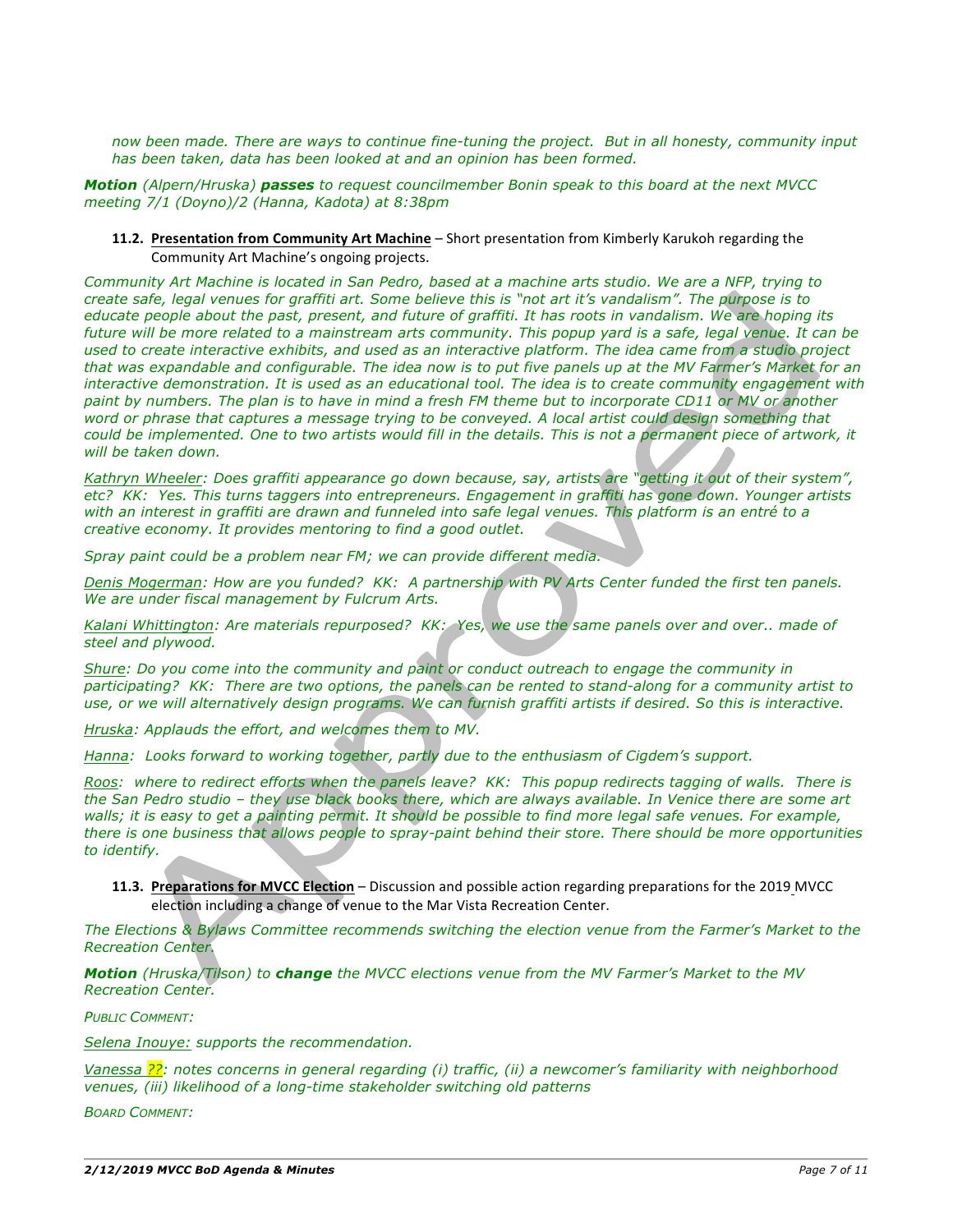*Shure: Alpern, also of Zone 1, would agree that this venue is closer and has more convenient parking beneficial for Zone 1 residents. This change could improve turnout; it is a good idea.*

*Alpern: confirms agreement.*

*Doyno: The goal is to increase turnout; this is a more central location.*

*Kadota: Observes that weekends are very busy at the park, all facilities are full so this could be a wrong location. It isn't "down time" there, parking and access are no less impacted than at the Farmer's Market. Several thousand people are accommodated well by the FM every week. The FM location is more central. Three locations have been tried over the years: MVES, MV Rec Center and the FM. The FM has been the best.*

*Hanna: Suggests changing the venue (again) is a good idea. The Rec Center is more central, accommodates a different set of people than those who frequent the FM so this will capture a different crowd without losing the old. It's a good idea.* 

*Tilson: These points were all discussed in committee. The school was too expensive. The Fm is \$1100 for tents and stands. The Park has not given a cost estimate but tables are here already, so they do not need renting. This suggestion is partly practical, partly simply changing-it-up. With staging in a different community, new people are attracted.*

*Alpern: The FM outreach is great; it would be good if it were possible to stage the election in both places. If the location is changed, communicating the new location will be very important.*

*Doyno: Confirms the Rec Center is available, and is persuaded by concerns that the Park will be too busy and unable to accommodate the increased traffic.*

*Roos: Considers the Park less chaotic.*

*Dennis Mogerman: suggests a church, another date?*

*This date is fixed by DONE. Outreach and Bylaws committees are both working on outreach for the election.*

*Motion passes 6 (Tilson, Alpern, Krupkin, Roos, Hruska, Shure)/3 (Kamins, Doyno, Kadota)/1 (Hanna) at 9:00pm.*

11.4. *AGENDA ITEM 15.1 CONSIDERED OUT OF ORDER*. [POLICY] [Roos] Community Impact Statement regarding **public education funding** - Discussion and possible action regarding a community impact statement supporting funding California public schools at a level at or above the national average.

*Introduced at 9:01pm: attached in the meeting packet please find a copy of a resolution entered into City Council on Jan. 16, 2019 by Buscaino, seconded by Bonin & Harris-Dawson. The text of the resolution is very clear; it calls for "Full and Fair Funding of Education in California". In sum:*

*"*

*"*

*BE IT RESOLVED, with the concurrence of the Mayor, that by the adoption of this Resolution, the City of Los Angeles hereby includes in its 2019-20 State Legislative Program SUPPORT for any legislative or administrative action that would fund California public schools at the national average or higher by the year 2020, and at a level that is equal to or above the average of the top 10 states nationally by 2025 and to maintain, at a minimum, this level of funding until otherwise decreed. ..."*

*We've been asked by the California School Boards Association to weigh in with a CIS.*

*The matter arose too quickly to be agendized at EACC but informal support for the following resolution was approved there unanimously (6/0/0): "The MVCC shall submit the following CIS into CoLA Council File system:*

*"The Mar Vista Community Council SUPPORTS CoLA CF #19-0002-S12, "California Public Schools Funding".*

*MVCC supports "...legislative or administrative action that would fund California public schools at the national average or higher by the year 2020, and at a level that is equal to or above the average of the top 10 states nationally by 2025 and to maintain, at a minimum, this level of funding until otherwise decreed."*

*MVCC recesses at 9:08pm in order to email board members the text of this CIS*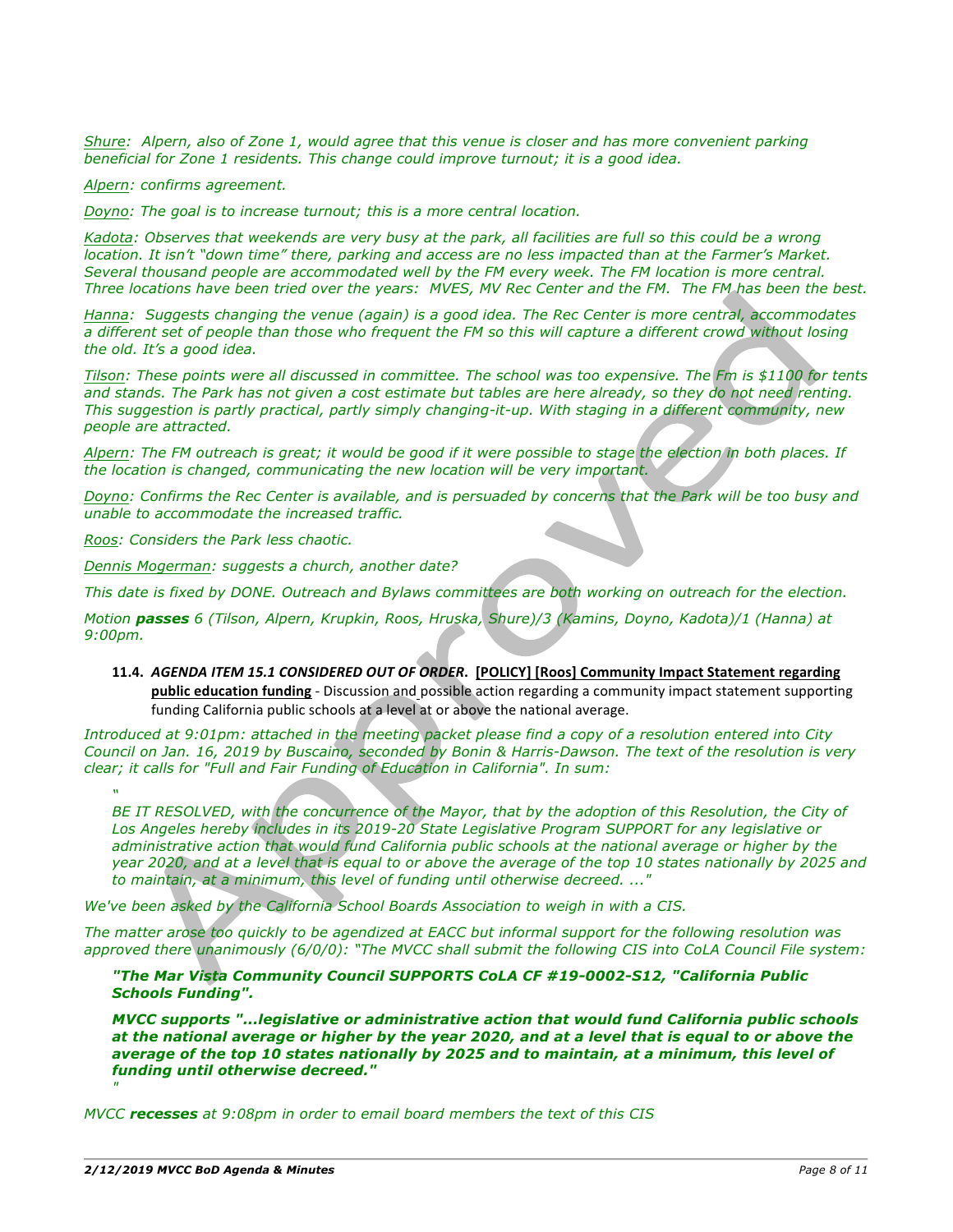# *MVCC reconvenes order at 9:10pm*

# *Motion (Kamins/Doyno) passes to approve the CIS as written 7/2 (Alpern, Tilson)/1 (Hanna)*

**12. Consent Calendar** – The Consent Calendar is reserved for items deemed to be routine and non-controversial. Any board member may pull an item or items for further discussion.

*Krupkin: Inquires whether all first aid kits were distributed? Kadota ~ plenty of supplies remain.*

# *Motion (Hruska/Roos) passes 8/0/2 (Hanna, Krupkin).*

- **12.1.** [ADMINISTRATIVE] Monthly Expenditure Report Approval of the Monthly Expenditure Report for January, 2019
- **12.2. [FUNDING]** [ExFin] Board Member Reimbursement The Mar Vista Community Council approves a reimbursement in the amount of \$53.73 to Elliot Hanna for copies made for the December 11, 2018 Board of Directors' meeting.
- **12.3. [FUNDING] [ExFin] Board Member Reimbursement** The Mar Vista Community Council approves a reimbursement in the amount of \$3.22 to Elliot Hanna for copies made for the December 11, 2018 Board of Directors' meeting.
- **12.4. [FUNDING]** [ExFin] Minutes Writer The Mar Vista Community Council approves an expenditure not to exceed \$500.00 for the services of a minutes writer for Board of Directors' meetings.

**13. Excluded Consent Items** – Discussion and further action on items excluded from the Consent Calendar.

*~ none; single question incorporated above as technical clarification.*

#### 14. Unfinished Business and General Orders -

**14.1. [POLICY] Stakeholder Petition Regarding Venice Blvd.** – Discussion and possible action regarding a stakeholder petition pertaining to the "Venice Blvd. Great Street.'

*Introduced by Selena Inouye. Stakeholders were asking that LADOT, Great Streets and councilmember Bonin fulfill the promise to stage an open Town Hall regarding the Venice Boulevard (VB) reconfiguration. This motion was to remind these entities of the promise.* 

#### *PUBLIC COMMENT:*

*Selena Inouye: given the earlier presentation, it seems none of this will happen. The motions' last paragraph asks MVCC to withdraw support of the pilot. MVCC is now encouraged to consider a resolution of disapproval.* 

*Councilmember Bonin's actions violate LAMC [charter?] section 9.07 with regard to early warning for Neighborhood Councils. Thus there are two promises broken; the other regards promise of a public process prior to deciding to make the project permanent. On December 21, 2018 CoLA (LADOT?) filed a CEQA exemption, with no public notice, and no public hearings; the public wont' be involved.*

*Kathryn Wheeler: Agrees that councilmember Bonin has not done what he's promised. Many are shocked and dismayed. The board should consider how to protect stakeholders since we are ignored – a letter? Another action? What else can be done?*

*Sheri Odere: Considers it disgraceful, shameful, disgusting that councilmember Bonin will not interface. Supports the motion.*

*Kalani Whitington: Supports the amendment. Is saddened that the only way that councilmember Bonin, who most of us really like, will listen to the community is when there is such harsh action as the threat of a lawsuit. He needs to listen to the community. MDR's sandblasted stripings remain visible.*

*Vanessa ??: Reminds the board that not everyone disapproves of the VB reconfiguration or parts of it. Others may be intimidated or less vocal. The prevailing attitude expressed at MVCC meetings lacks recognition of other generations. The intimidation and the fighting is tiresome.* 

*BOARD COMMENT:*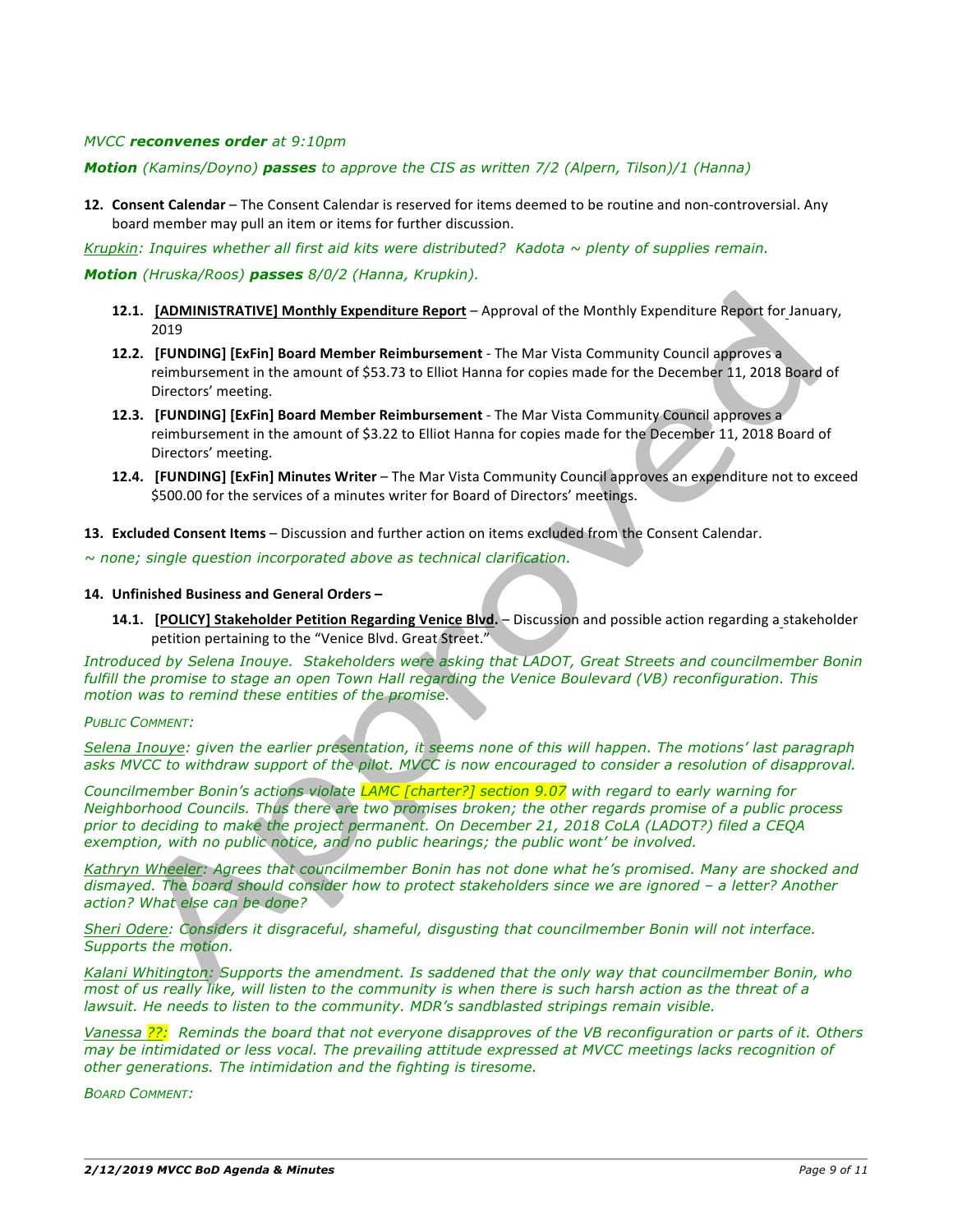*Hruska: Notes there will be a Director's motion relating to CD11 violation of charter section 9.07 and LAMC 22.810.1, section f at a future meeting.*

*Roos: MVCC requested just earlier tonight that councilmember Bonin attend MVCC. Should this motion be delayed to allow time for a response?*

*Hanna: If we pass this and then invite councilmember Bonin, how can he agree to attend? While he may never attend, a month's delay would not change anything at this point.*

*Kadota: Has an amendment been presented? The motion is as written so… Motion (Kadota/Alpern) to table.* 

*Selena Inouye: Agrees to table the motion until March.*

*BOARD COMMENT:*

*Alpern?: We have to show courtesy. But this pilot project, with a named co-sponsor, was a pilot in name alone. We were handed something else. While there are a lot of people who supported it, most opposed the project. And having just a few people supporting the project does not justify violating environmental law; this is not acceptable. Given that councilmember Bonin is not here, we have no choice but to seriously revisit MVCC's approval of the project.*

*Motion (Kadota/Alpern) to postpone the agenda item passes 9/0/1 (Hanna) at 9:26pm*

**14.2.** [POLICY] [Great Streets] Independent Traffic Study – Discussion and possible action regarding an item requesting a community panel and an independent traffic study of the Venice Boulevard Great Street project amended at the 11/13/2018 BoD meeting and committed to the Great Streets Subcommittee.

*Hruska suggests to postpone this motion as well. Notes this is the second month posting guidelines regarding an independent transportation impact study - links are in the meeting packet.*

*Motion (Tilson/Alpern) to postpone passes without objection or public or board comment 9/0/1 (Hanna) at 9:28pm*

#### **15. New Business**

**15.1.** *CONSIDERED ABOVE AS ITEM 11.4* [POLICY] [Roos] Community Impact Statement regarding public education **funding** - Discussion and possible action regarding a community impact statement supporting funding California public schools at a level at or above the national average.

*Introduced at 9:01pm as item 11.4; see above.*

**15.2. [POLICY]** [Great Streets] ADA Evaluation of Venice Blvd. - The Mar Vista Community Council (MVCC) supports an independent Americans with Disabilities Act (ADA) evaluation of the Great Street Venice Boulevard Pilot Project.

*Hanna: Suggests this is the same situation as the preceding motions and should therefore similarly be postponed.*

*Krupkin: Clarifies this is different because it's a policy motion with no action. This motion requests theoretical support of the ADA evaluation only. If there is agreement, then a funding motion would be submitted subsequently.* 

*Motion (Krupkin/Alpern) to approve the resolution as written.*

#### *PUBLIC COMMENT:*

*Selena Inouye: Supports the motion as a person with disabilities. Any vendor hired should receive no funding and be without contracts or interaction with the City. During the outreach phase for the pilot there was never mention of removing a lane of travel; the community was denied opportunity to participate in the pilot's planning.*

*BOARD COMMENT:*

*Doyno: who would the vendor be? Restrictions would have to be written into a funding motion*

*Hruska: No funds are requested in this motion.*